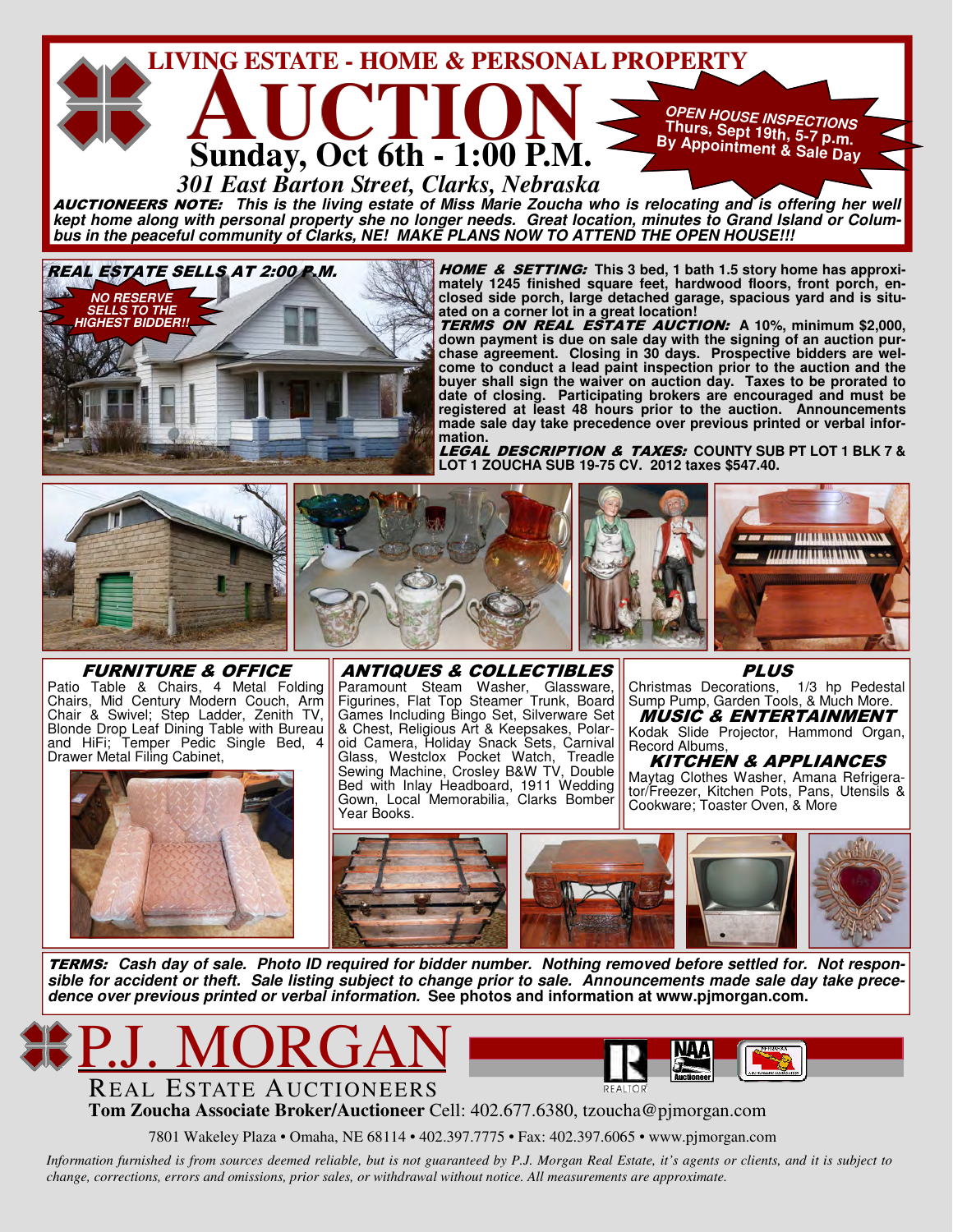

PLANT STAND BLOND HI FI CONSOLE



**Tom Zoucha Associate Broker/Auctioneer** Cell: 402.677.6380, tzoucha@pjmorgan.com REAL ESTATE AUCTIONEERS

7801 Wakeley Plaza • Omaha, NE 68114 • 402.397.7775 • Fax: 402.397.6065 • www.pjmorgan.com

*Information furnished is from sources deemed reliable, but is not guaranteed by P.J. Morgan Real Estate, it's agents or clients, and it is subject to change, corrections, errors and omissions, prior sales, or withdrawal without notice. All measurements are approximate.*